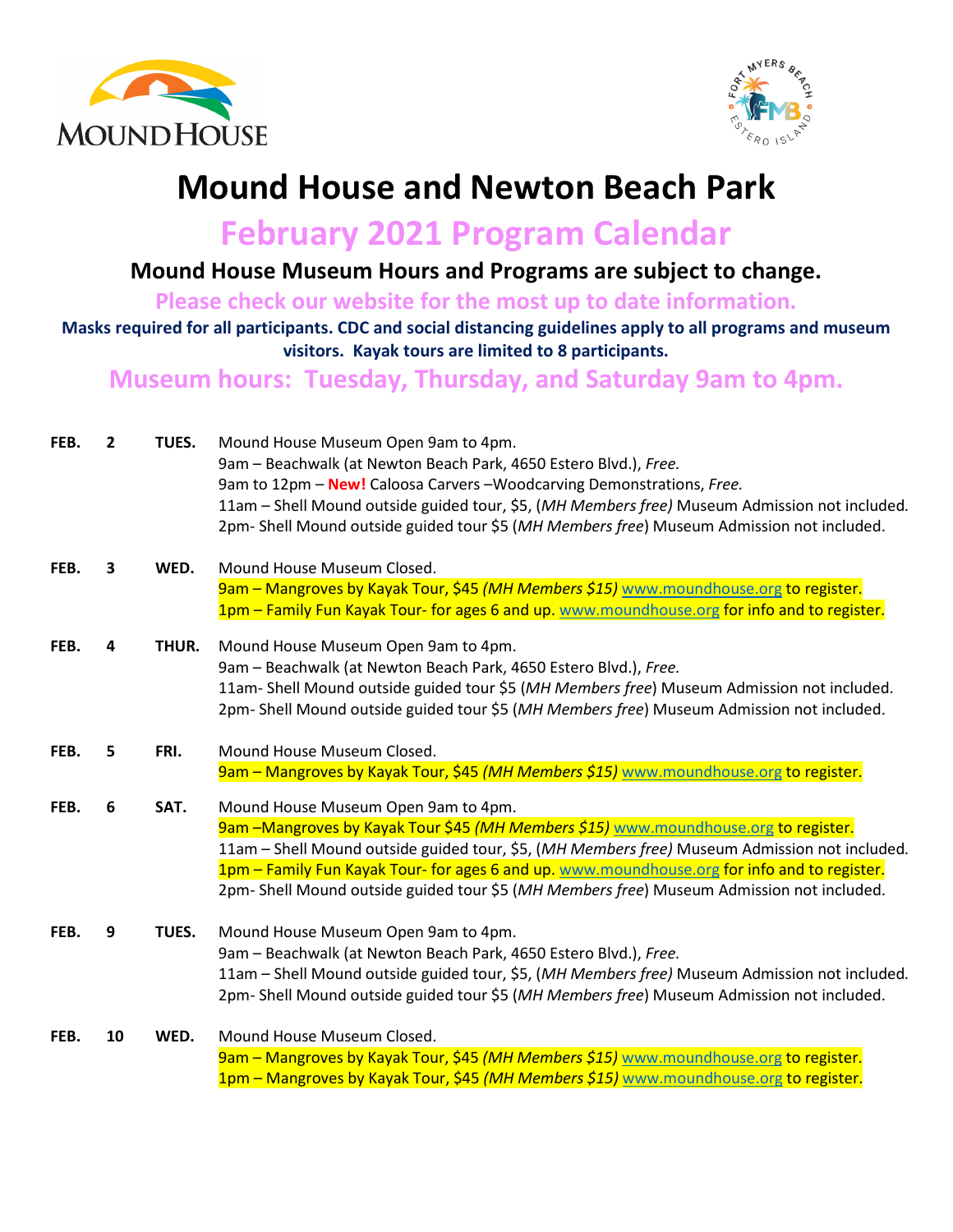| FEB. | 11 | THUR. | Mound House Museum Open 9am to 4pm.<br>9am - Beachwalk (at Newton Beach Park, 4650 Estero Blvd.), Free.<br>11am- Shell Mound outside guided tour \$5 (MH Members free) Museum Admission not included.<br>2pm- Shell Mound outside guided tour \$5 (MH Members free) Museum Admission not included.                                                                                                                       |
|------|----|-------|--------------------------------------------------------------------------------------------------------------------------------------------------------------------------------------------------------------------------------------------------------------------------------------------------------------------------------------------------------------------------------------------------------------------------|
| FEB. | 12 | FRI.  | Mound House Museum Closed.<br>9am - Mangroves by Kayak Tour, \$45 (MH Members \$15) www.moundhouse.org to register.<br>4:30pm – Sunset Kayak Tour, \$45 (MH Members \$15) www.moundhouse.org to register.                                                                                                                                                                                                                |
| FEB. | 13 | SAT.  | Mound House Museum Open 9am to 4pm.<br>9am -Mangroves by Kayak Tour \$45 (MH Members \$15) www.moundhouse.org to register.<br>11am - Shell Mound outside guided tour, \$5, (MH Members free) Museum Admission not included.<br>1pm - Family Fun Kayak Tour- for ages 6 and up. www.moundhouse.org for info and to register.<br>2pm- Shell Mound outside guided tour \$5 (MH Members free) Museum Admission not included. |
| FEB. | 16 | TUES. | Mound House Museum Open 9am to 4pm.<br>9am - Beachwalk (at Newton Beach Park, 4650 Estero Blvd.), Free.<br>9am to 12pm - New! Caloosa Carvers - Woodcarving Demonstrations, Free.<br>11am - Shell Mound outside guided tour, \$5, (MH Members free) Museum Admission not included.<br>2pm- New! Fishing Rancho outside guided tour \$5 (MH Members free) Admission not included.                                         |
| FEB. | 17 | WED.  | Mound House Museum Closed.<br>9am - Mangroves by Kayak Tour, \$45 (MH Members \$15) www.moundhouse.org to register.                                                                                                                                                                                                                                                                                                      |
| FEB. | 18 | THUR. | Mound House Museum Open 9am to 4pm.<br>9am - Beachwalk (at Newton Beach Park, 4650 Estero Blvd.), Free.<br>11am- Shell Mound outside guided tour \$5 (MH Members free) Museum Admission not included.<br>2pm- Shell Mound outside guided tour \$5 (MH Members free) Museum Admission not included.                                                                                                                       |
| FEB. | 19 | FRI.  | Mound House Museum Closed.                                                                                                                                                                                                                                                                                                                                                                                               |
|      |    |       | 9am - Mangroves by Kayak Tour, \$45 (MH Members \$15) www.moundhouse.org to register.                                                                                                                                                                                                                                                                                                                                    |
| FEB. | 20 | SAT.  | Mound House Museum Open 9am to 4pm.<br>9am -Mangroves by Kayak Tour \$45 (MH Members \$15) www.moundhouse.org to register.<br>11am - Shell Mound outside guided tour, \$5, (MH Members free) Museum Admission not included.<br>1pm - Family Fun Kayak Tour- for ages 6 and up. www.moundhouse.org for info and to register.<br>2pm- Shell Mound outside guided tour \$5 (MH Members free) Museum Admission not included. |
| FEB. | 23 | TUES. | Mound House Museum Open 9am to 4pm.<br>9am - Beachwalk (at Newton Beach Park, 4650 Estero Blvd.), Free.<br>9am – New! La Florida Kayak Tour, \$45 (MH Members \$15) www.moundhouse.org to register.<br>11am - Shell Mound outside guided tour, \$5, (MH Members free) Museum Admission not included.<br>2pm- New! Fishing Rancho outside guided tour \$5 (MH Members free) Admission not included.                       |
| FEB. | 24 | WED.  | Mound House Museum Closed.<br>9am - Mangroves by Kayak Tour, \$45 (MH Members \$15) www.moundhouse.org to register.<br>1pm - Family Fun Kayak Tour- for ages 6 and up. www.moundhouse.org for info and to register.                                                                                                                                                                                                      |
| FEB. | 25 | THUR. | Mound House Museum Open 9am to 4pm.<br>9am - Beachwalk (at Newton Beach Park, 4650 Estero Blvd.), Free.<br>11am- Shell Mound outside guided tour \$5 (MH Members free) Museum Admission not included.<br>2pm- New! Fishing Rancho outside guided tour \$5 (MH Members free) Admission not included.                                                                                                                      |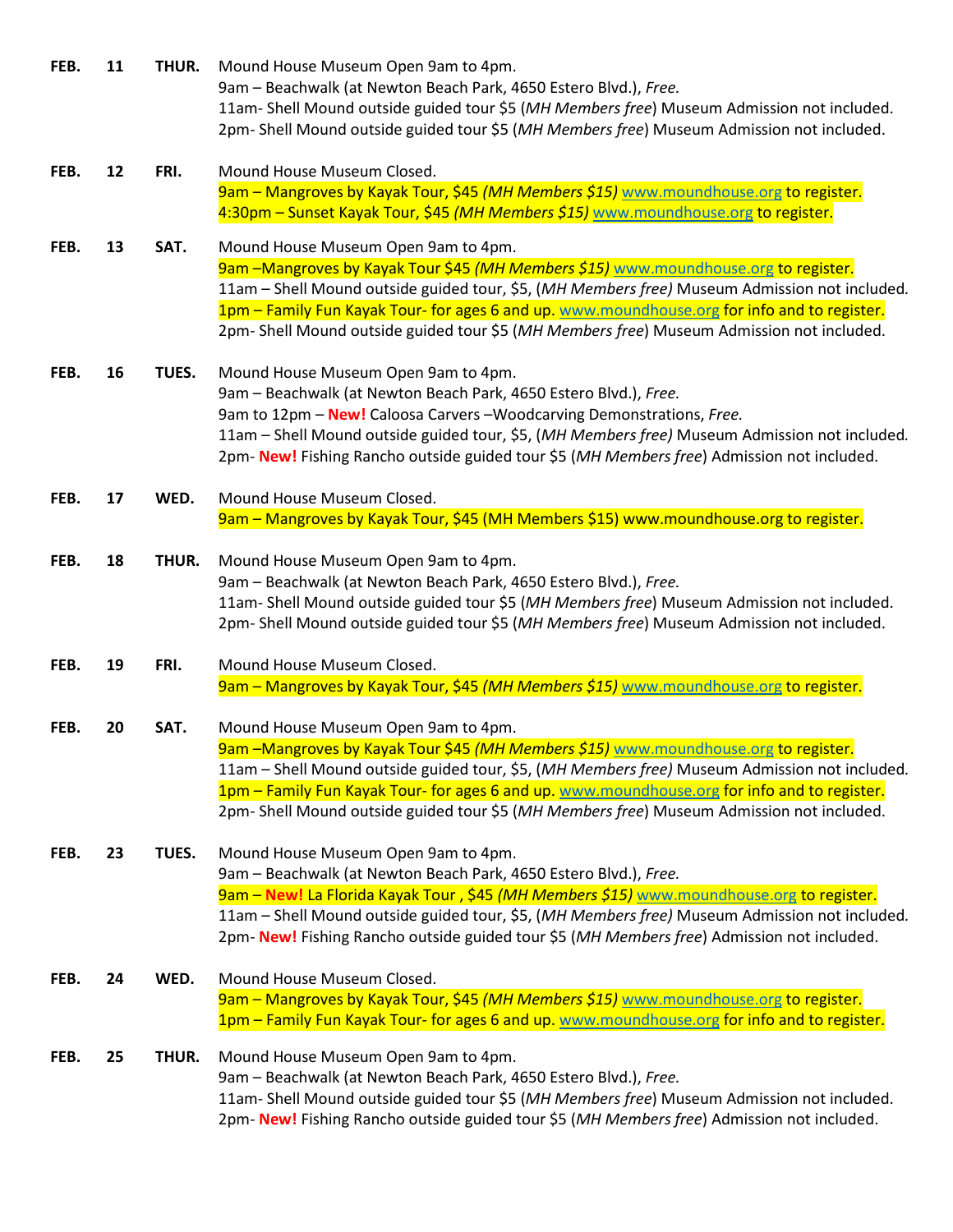**FEB. 26 FRI.** Mound House Museum Closed. 9:30am – Mangroves by Kayak Tour \$45 *(MH Members \$15)* [www.moundhouse.org](http://www.moundhouse.org/) to register. 5pm – Full Moon Kayak Tour, \$45 *(MH Members \$15)* [www.moundhouse.org](http://www.moundhouse.org/) to register.

**FEB. 27 SAT.** Mound House Museum Open 9am to 4pm. 9am –Mangroves by Kayak Tour \$45 *(MH Members \$15)* [www.moundhouse.org](http://www.moundhouse.org/) to register. 11am – Shell Mound outside guided tour, \$5, (*MH Members free)* Museum Admission not included*.* 1pm – Family Fun Kayak Tour- for ages 6 and up[. www.moundhouse.org](http://www.moundhouse.org/) for info and to register. 2pm- **New!** Fishing Rancho outside guided tour \$5 (*MH Members free*) Admission not included.

## **MOUND HOUSE & NEWTON BEACH PARK PROGRAM DESCRIPTIONS:**

**BEACHWALK AT NEWTON BEACH PARK:** Explore the natural treasures on Fort Myers Beach through a guided walk along the shore. Participants should meet at Newton Beach Park under the thatched hut (4650 Estero Blvd). Wear sunscreen, appropriate clothing, shoes and hats. Weather permitting. CDC and social distancing guidelines apply to this program. Masks required for all participants. Free.

**CALOOSA CARVERS: New!** Join the Caloosa Carvers on the grounds of the Mound House for woodcarving demonstrations featuring several replica artifacts from the Calusa culture. Free.

**FAMILY ADVENTURES OUTSIDE PROGRAM:** Explore everything fun at the Mound House! Interpretive staff leads families through entertaining and educational experiences you will never forget! Perfect for families with children 5 and older. Masks required for all participants over the age of 6. CDC guidelines are followed this and all programs. COST: \$2 - Museum admission NOT included *(Members free).*

**FAMILY FUN KAYAK TOUR**: Have fun with the whole family at the Mound House with a kayak tour designed specifically for families with children ages six and up. Look for wildlife including birds, dolphins, and manatees as we cruise through the mangroves in Estero Bay. Reservations required visit [www.moundhouse.org](http://www.moundhouse.org/) to register. Must have children ages 6 to 11 years of age to register for this tour. Mound House kayak tours are conducted in accordance with Florida Society for Ethical Ecotourism guidelines COST: \$15 (ages 6 to 12), \$25 (ages 13 and up) Museum admission ticket included *(Members \$10)* All paddling equipment provided. Weather permitting. CDC and social distancing guidelines apply to this program. Masks required for all participants while on land. Maximum 8 paddlers.

**FISHING RANCHO OUTSIDE GUIDED TOUR: New!** Are you a history buff? Expand your knowledge of Florida history by taking this tour to learn about the Latino fishing village, or *rancho*, which existed on the mound between the Calusa and Anglo-Pioneers. Explore the archaeology and history of the site and what clues archaeologists and historians uncovered about this multicultural society. Masks required for all participants over the age of 6. CDC guidelines are followed this and all programs. COST: \$5 Museum admission NOT included (Members free).

**FULL MOON KAYAK TOUR:** Scheduled to catch a full moon, participants will explore tidal creeks and winding mangrove tunnels extending into the hidden backwaters of Estero Bay as only a kayaker can. This unique tour offers rare opportunity to experience the abundant life within our estuary in the quiet of twilight by the light of the full moon. Reservations required visit [www.moundhouse.org](http://www.moundhouse.org/) to register. COST: \$45 per person *(MH Members \$15)* All paddling equipment provided. Weather permitting. CDC and social distancing guidelines apply to this program. Masks required for all participants while on land. Maximum of 8 paddlers per tour.

**LA FLORIDA KAYAK TOUR: New!** From conquistadors to the Fishing Ranchos, learn more about the history and legacy of Spanish explorers and Latino settlers here in southwest Florida as we paddle through history on this kayak tour of Estero Bay. Mound House kayak tours are conducted in accordance with Florida Society for Ethical Ecotourism guidelines. All paddling and safety equipment provided. Ages 12 and up. Weather permitting. COST: \$45 per person (MH Members \$15) Museum admission ticket included. Private group tours available. Reservations required. Go to www.moundhouse.org to register. CDC and social distancing guidelines apply to this program. Masks required for all

participants while on land. Maximum of 8 paddlers per tour.